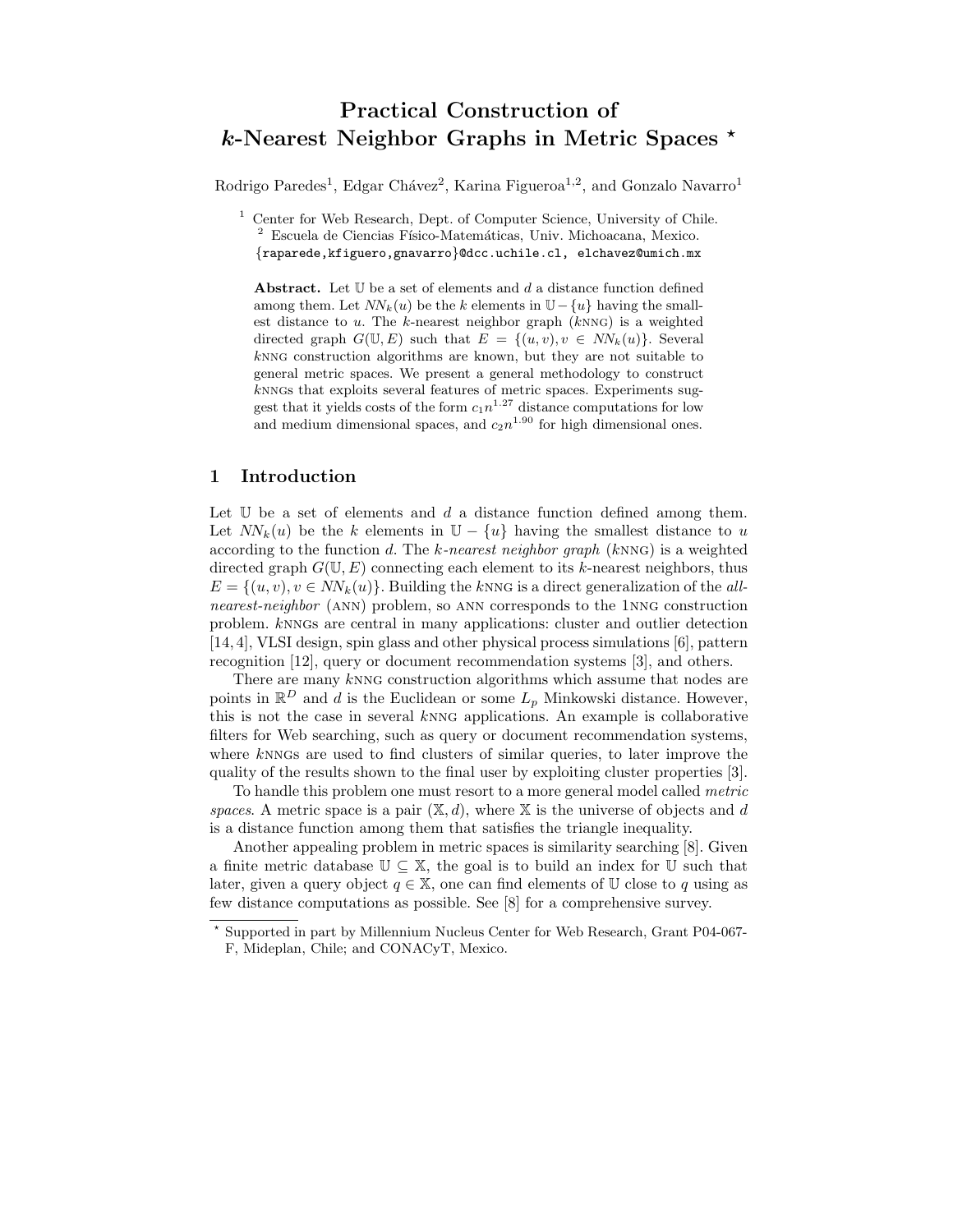We have already demonstrated knng searching capabilities in general metric spaces [20], where we give knng-based search algorithms with practical applicability in low-memory scenarios, or metric spaces of medium or high dimensionality. Hence, in this paper we focus on a metric knng construction methodology, and propose two algorithms based on such methodology. According to our experimental results, they have costs of the form  $c_1n^{1.27}$  distance computations for low and medium dimensionality spaces, and  $c_2n^{1.90}$  for high dimensionality ones. Note that a naive construction requires  $O(n^2)$  distance evaluations.

#### 1.1 A summary of metric space searching

Given the universe of objects X, a metric space is a pair  $(\mathbb{X}, d)$ , where  $d : \mathbb{X} \times \mathbb{X} \rightarrow$  $\mathbb{R}^+$  is any distance function in X that is symmetric and satisfies the triangle inequality. Some examples are  $(\mathbb{R}^D, L_p)$ , the space of strings under the edit distance, or the space of documents under the cosine distances.

The metric database is a finite set  $\mathbb{U} \subseteq \mathbb{X}, n = |\mathbb{U}|$ . A similarity query is an object  $q \in \mathbb{X}$ , and allows two basic types: the *Range query*  $(q, r)$  retrieves all objects  $u \in \mathbb{U}$  such that  $d(u, q) \leq r$ ; and the k-Nearest neighbor query  $NN_k(q)$ retrieves the k objects in U closest to q according to the distance d. A  $NN_k(q)$ algorithm is called range-optimal [16] if it uses the same number of distance evaluations as the equivalent range query whose radius retrieves exactly k objects. We call this radius *covering radius*.

An index  $\mathcal I$  is a data structure built over U using some cells from the whole  $\mathbb{U}\times\mathbb{U}$  distance matrix. *I* permits solving the above queries without comparing q with each element in U. There are two kinds of indices: pivot based and compact partition based. Search algorithms use  $\mathcal I$  and some distance evaluations to discard – using the triangle inequality – as many objects as they can, to produce a small candidate set  $\mathcal C$  that could be relevant to  $q$ . Later, they exhaustively check  $\mathcal C$  by computing distances from  $q$  to each candidate to obtain the query result.

As the distance is considered expensive to compute, it is customary to use the number of distance evaluations as the complexity measure both for index construction and object retrieving. For instance, each computation of the cosine distance takes 1.4 msecs in our machine (Pentium IV of 2 GHz). This is really costly even compared with the operations introduced by the graph, such as the shortest path computation using Dijkstra's algorithm.

Many authors agree that the proximity query cost worsens quickly as the intrinsic dimensionality of the space grows. This is known as the curse of dimensionality. Although there is not and accepted criterion to define the intrinsic dimensionality in a metric space, a general agreement is that spaces with low variance and large mean in their distance histograms have a large intrinsic dimension.

### 1.2 Related work on kNNG construction

The naive approach to construct kNNGs uses  $\frac{n(n-1)}{2} = O(n^2)$  distance computations and  $O(kn)$  memory. For each  $u \in \mathbb{U}$  we compute the distance to all the others, selecting the k lowest-distance objects. However, there are alternatives to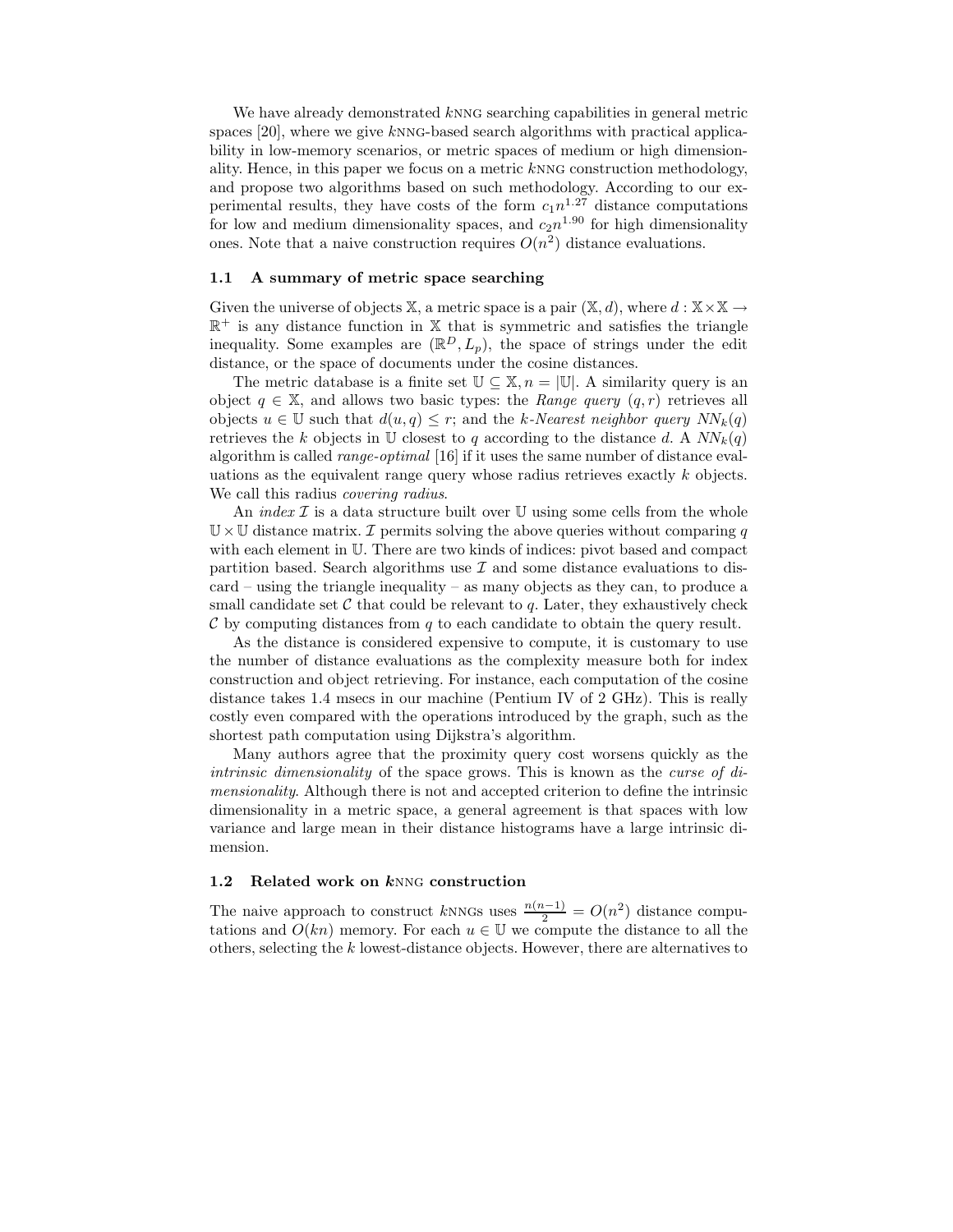speed up the procedure. The proximity properties of the Voronoi diagram [2] or its dual, the Delaunay triangulation, allow solving the problem more efficiently. The ANN problem can be optimally solved in  $O(n \log n)$  time in the plane [13] and in  $\mathbb{R}^D$  for any fixed D [9, 22], but the constant depends exponentially on D. In  $\mathbb{R}^D$ , knngs can be built in  $O(nk \log n)$  time [22] and even in  $O(kn+n \log n)$  time [5, 6, 11]. Approximation algorithms have also been proposed [1]. However, these alternatives, except the naive one, are unsuitable for metric spaces, as they use coordinate information that is not necessarily available in general metric spaces.

Clarkson states the first generalization of ann to metric spaces [10], where the problem is solved using randomization in  $O(n \log^2 n \log^2 T(\mathbb{U}))$  expected time, where  $\Gamma(\mathbb{U})$  is the distance ratio between the farthest and closest pairs of points in U. The author argues that in practice  $\Gamma(\mathbb{U}) = n^{O(1)}$ , in which case the approach is  $O(n \log^4 n)$  time. However, the analysis needs a sphere packing bound in the metric space. Otherwise the cost must be multiplied by "sphere volumes", that are also exponential on the dimensionality. Moreover, the algorithm needs  $\Omega(n^2)$  space for high dimensions, which is too much for practical applications.

In  $[15]$ , another technique for general metric spaces is given. It solves n range queries of decreasing radius by using a pivot-based index. As it is well known, the performance of pivot-based algorithms worsens quickly as the dimension of the space grows, limiting the applicability of this technique. Our pivot based algorithm (Section 2.4) can be seen as an improvement over this technique.

Recently, Karger and Ruhl present the metric skip list [18], an index that uses  $O(n \log n)$  space and can be constructed with  $O(n \log n)$  distance computations. The index answers  $NN_1(q)$  queries using  $O(\log n)$  distance evaluations with high probability. Later, Krauthgamer and Lee introduce navigating nets [19], another index that can be constructed also with  $O(n \log n)$  distance computations, yet using  $O(n)$  space, and which gives an  $(1 + \epsilon)$ -approximation algorithm to solve  $NN_1(q)$  queries in time  $O(\log n) + (1/\epsilon)^{O(1)}$ . Both of them could serve to solve the ANN problem with  $O(n \log n)$  distance computations but not to build knngs. In addition, the hidden constants are exponential on the intrinsic dimension, which makes these approaches useful only in low dimensional metric spaces.

# 2 Our methodology

We are interested in practical kNNG construction algorithms for general metric spaces. This problem is equivalent to solve n  $NN_k(u)$  queries for all  $u \in \mathbb{U}$ . Thus, a straightforward solution has two stages: the first is to build some known metric index  $\mathcal{I}$  [8], and the second is to use  $\mathcal{I}$  to solve the n queries. However, this basic scheme can be improved if we take into account these observations:

- We are solving queries for all the elements in  $\mathbb{U}$ , not for general objects in  $\mathbb{X}$ . If we solve the  $n$  queries jointly we can share costs through the whole process. For instance, we can avoid some calculations by using the symmetry of d.
- We can upper bound some distances by computing shortest paths over the knng under construction, maybe avoiding their actual computation. So, we can use the very knng in stepwise refinements to improve the second stage.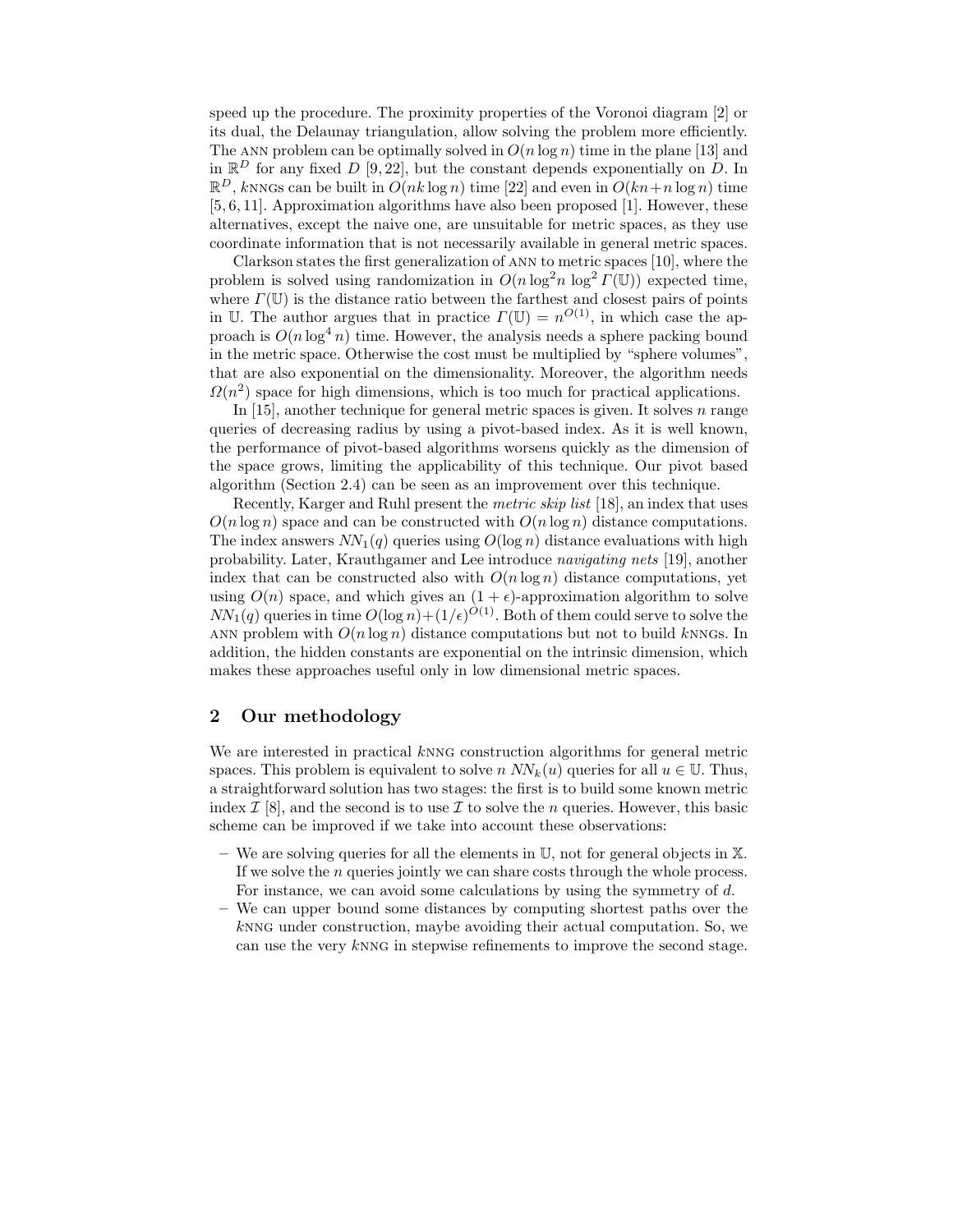#### 2.1 The ingredients of the recipe

The main data structure. Along all the algorithm, we use the *Neighbor Heap* Array (NHA) to store the knng under construction. NHA can be regarded as the union of *priority queues NHA<sub>u</sub>*, of size k, for all  $u \in \mathbb{U}$ . At any point in the process  $NHA_u$  will contain the k elements closest to u known up to then, and their distances to u. Formally,  $NHA_u = \{(x_{i_1}, d(u, x_{i_1})), \ldots, (x_{i_k}, d(u, x_{i_k}))\}$ sorted by decreasing  $d(u, x_{i_j})$  (i<sub>j</sub> is the j-th neighbor identifier).

For each  $u \in \mathbb{U}$ , we initialize  $NHA_u = \{(\bot, \infty), \ldots, (\bot, \infty)\}, |NHA_u| = k$ . Let  $curCR_u = d(u, x_{i_1})$  be the current covering radius of u, that is, the distance from u towards its current farthest neighbor candidate in  $NHA_u$ .

In the first stage, every distance computed to build the index  $\mathcal I$  populates NHA. In the second, we refine NHA with the following distance computations. We must ensure that  $|NHA_u| = k$  upon successive additions. Hence, if we find some object v such that  $d(u, v) < curCR_u$ , before adding  $(v, d(u, v))$  to  $NHA_u$  we extract the farthest candidate from  $NHA_u$ . This progressively reduces  $curCR_u$ from  $\infty$  to the real covering radius. At the end, *NHA* stores the knng of U.

Using *NHA* as a graph. Once we calculate  $d_{uv} = d(u, v)$ , if  $d_{uv} \geq curCR_u$  we discard v as a candidate for  $NHA_u$ . Also, due to the triangle inequality we can discard all objects w such that  $d(v, w) \leq d_{uv} - \text{curCR}_u$ . Unfortunately, we do not necessarily have stored  $d(v, w)$ . However, we can upper bound  $d(v, w)$  with the sum of edge weights traversed in the shortest paths over  $NHA$  from  $v$  to all  $w \in \mathbb{U}$ ,  $d_{NHA}(v, w)$ . So, if  $d_{uv} \geq curCR_u$ , we also discard all objects w such that  $d_{NHA}(v, w) \leq d_{uv} - curCR_u.$ 

d is symmetric. Every time a distance  $d_{uv} = d(u, v)$  is computed, we check both  $d_{uv} < curCR_u$  for adding  $(v, d_{uv})$  to  $NHA_u$ , and  $d_{uv} < curCR_v$  for adding  $(u, d_{uv})$  to  $NHA_v$ . This can both reduce  $curCR_v$ , and cheapen the future query for  $v$ , even when we are solving neighbors for another object.

U is fixed. Assume we are solving query  $NN_k(u)$ , we have to check some already solved object v, and  $curCR_u \leq curCR_v$ . Then, if  $u \notin NN_k(v) \Rightarrow d(u, v) \geq$  $curCR_v$ , so  $v \notin NN_k(u)$ . Otherwise, if  $u \in NN_k(v)$ , then we already computed  $d(u, v)$ . Then, in those cases we avoid to compute  $d(u, v)$ . Fig. 1(a) illustrates.

**Check Order Heap (COH).** We create the priority queue  $COH = \{(u, curCR_u),\}$  $u \in \mathbb{U}$  to complete  $NN_k(u)$  queries in increasing  $curCR_u$  order, because a small radius query has larger discriminative power and produces candidates that are closer to the query u. This reduces the CPU time and – as d is symmetric – could increase the chance of improving candidate sets in NHA for other objects v. This, in turn, could reduce  $curCR_v$  and change the position of v in COH.

**The recipe.** We split the process into two stages. The first is to build  $\mathcal{I}$  to preindex the objects. The second is to use  $\mathcal I$  and all the ingredients to solve the  $NN_k(u)$  queries for all  $u \in \mathbb{U}$ . Fig. 1(b) depicts the methodology.

For practical reasons, we allow that our algorithms use at most  $O(n(\log n+k))$ memory both to index  $U$  and to store the  $k$ NNG under construction.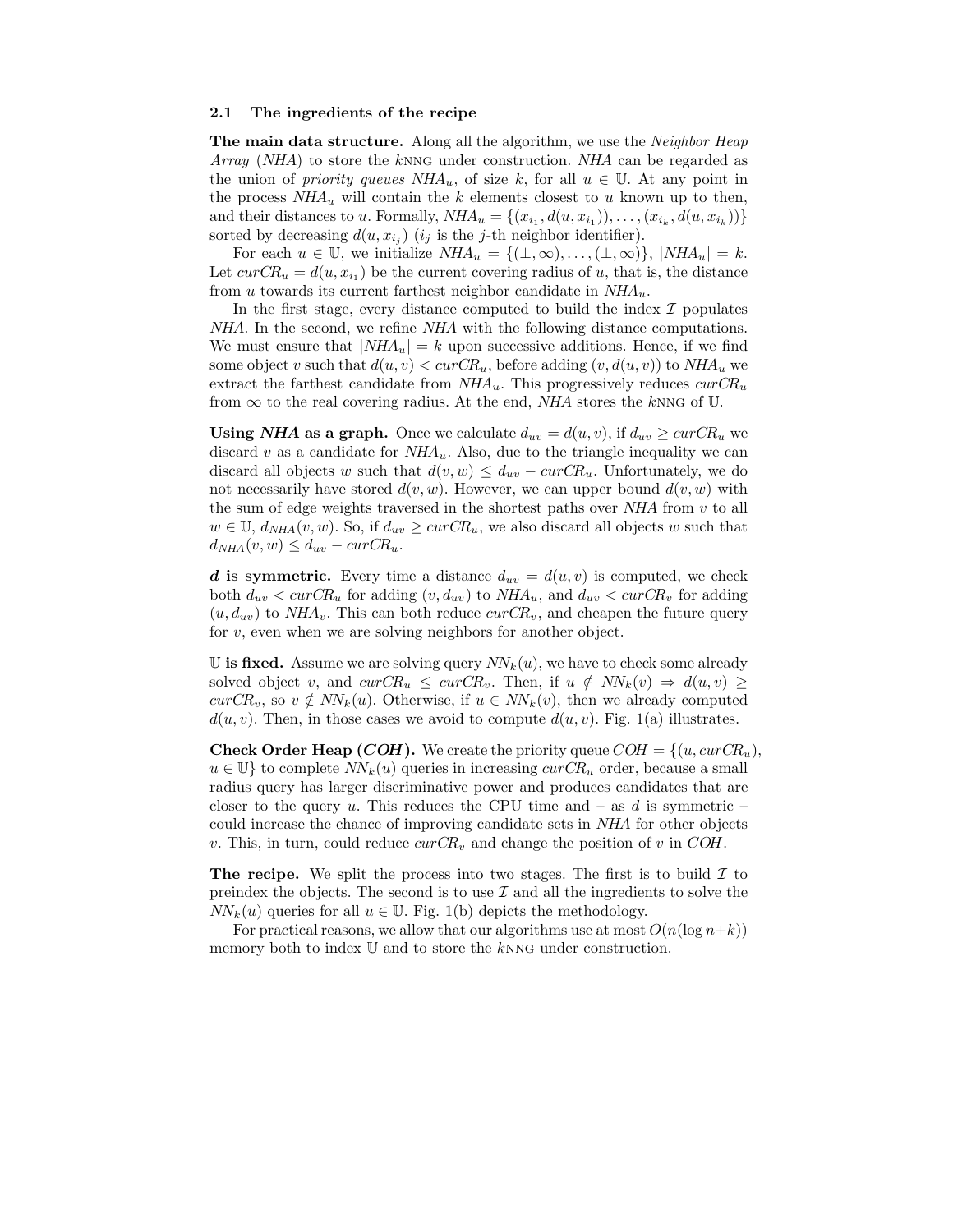

(b) Sketch of the methodology.

Fig. 1. In 1(a), assume we are solving u, v is already solved, and  $curCR_u \leq curCR_v$ . On the top, if  $u \notin NN_k(v) \Rightarrow d(u, v) \geq curCR_v \geq curCR_u$ . On the bottom, if  $u \in NN_k(v)$ , we already computed  $d(u, v)$ . Then, in those cases we avoid computing  $d(u, v)$ . In Fig. 1(b), we sketch the methodology.

## 2.2 The resulting algorithms

Based on our methodology, we propose two knng construction algorithms focused on decreasing the total number of distance computations. They are:

- 1. Recursive partition based algorithm: In the first stage, we build a preindex by performing a recursive partitioning of the space. In the second stage, we complete the  $NN_k(u)$  queries using the order induced by the partitioning.
- 2. Pivot based algorithm: In the preindexing stage, we build the pivot index. Later, we complete the  $NN_k(u)$  queries by performing range-optimal queries.

The experiments confirm that these algorithms are efficient. For instance, in the string space, the pivot-based algorithm requires CPU time of the empirical form  $c_t n^{1.85}$ , and  $c_d n^{1.26}$  in distance computations. In the high-dimensional document space, the recursive partition-based algorithm requires empirically  $cn^{1.955}$ both in distance computations and CPU time.

#### 2.3 Recursive partition based algorithm

This algorithm is based on using a preindex slightly different to the Bisector Tree  $(BST)$  [17]. We call our modified  $BST$  the Division Control Tree (DCT), which is a binary tree representing the shape of the partitioning. The DCT node structure is  $\{p, l, r, pr\}$ , which represents the parent, left and right children, and partition radius of the node, respectively. The partition radius is the distance from the node towards the farthest node of its partition. (With respect to the BST structure, we have added the pointer p to easily navigate trough the tree.)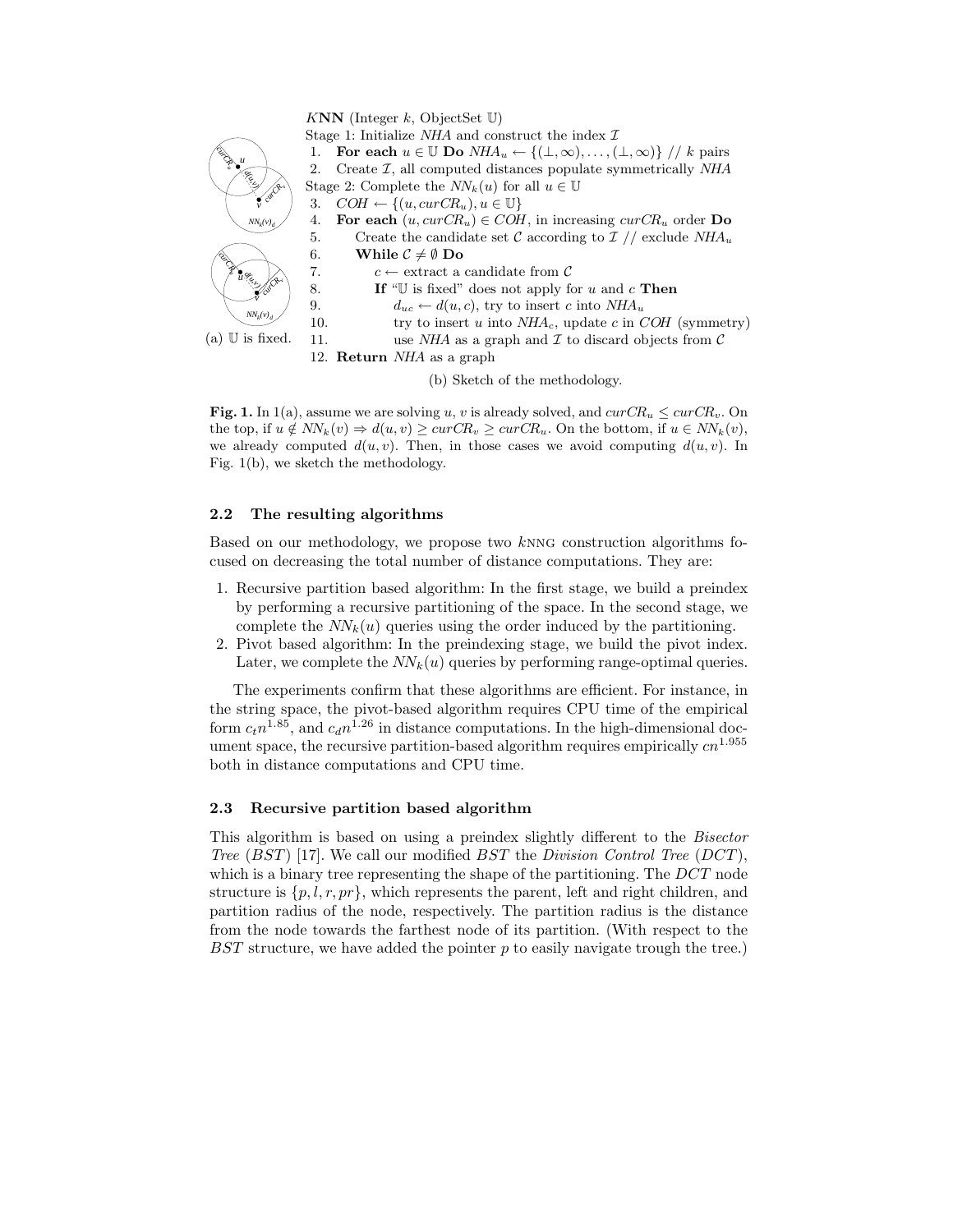For simplicity we use the same name for the node and for its representative in the DCT. Then, given a node  $u \in \mathbb{U}$ ,  $u_p$ ,  $u_l$ , and  $u_r$ , refer to nodes that are the parent, left child, and right child of  $u$  in the  $DCT$ , respectively, and also to their representative nodes in U. Finally,  $u_{pr}$  refers to the partition radius of u.

In this algorithm, we use  $O(kn)$  space to store the NHA and  $O(n)$  to store the DCT. The remaining memory is used as a cache of computed distances, CD, whose size is limited to  $O(n \log n)$ . Thus, every time we need to compute a distance, we check if it is present in  $CD$ , in which case we return the stored value. Note that the  $CD \subset \mathbb{U}^2 \times \mathbb{R}^+$  can also be seen as graph of all stored distances. The criterion to insert distances into CD depends on the stage (see later). Once we complete the  $NN_k(u)$ , we remove its adjacency list from CD.

First stage: construction of DCT. We partition the space recursively to construct the DCT , and populate symmetrically NHA and CD with all the computed distances. The DCT is built as follows. Given the node root and the set S, we choose children objects l and r from S. Then, we generate two subsets:  $S_l$ , objects nearest to l, and  $S_r$ , objects nearest to r. Finally, we compute both partition radii. The recursion follows with  $(l, S_l)$  and  $(r, S_r)$ , finishing when  $|S|$  < 2. Once we finish the division, leaves in the DCT have partition radii 0. The DCT root is fictitious, having no equivalent in  $\mathbb{U}$ , and partition radius  $\infty$ .

Since the DCT has n nodes, its expected height is  $2 \ln n$  (the DCT construction is statistically identical to populating a binary search tree). For each DCT level, each node computes two distances towards the splitting nodes, which accounts for  $2n$  distances per level. So, we expect to compute  $4n \ln n$  distances in the partitioning. As we store 2 edges per distance, we need to store  $8n \ln n$  in CD. Hence, we fix the maximum space of CD as  $8n \ln n = O(n \log n)$ .

Solving  $NN_k(u)$  queries with DCT. The construction of DCT ensures that every node has already computed distances to all of its ancestors, its ancestor's siblings, and its parent descent. Then, to finish the  $NN_k(u)$  query, it is enough to check whether there are relevant objects in all the descendants of  $u$ 's ancestors' siblings. This corresponds to white nodes and subtrees in Fig. 2(a).

Nevertheless, the DCT allows us to avoid some work. Assume we are checking whether v is relevant to u, and the balls  $(u, curCR_u)$  and  $(v, v_{pr})$  do not intersect each other, then we discard  $v$  and its partition. Otherwise, we recursively check children  $v_l$  and  $v_r$ . Fig. 2(b) illustrates this.

Hence, in the candidate set  $C$ , it suffices to manage the set of ancestors' siblings, and if it is not possible to discard the whole sibling's partition we add its children into  $\mathcal C$ . Since it is more likely to discard small partitions, we process  $\mathcal C$  in order of increasing radius. This agrees with the intuition that the partition radius of u's parent's sibling is likely the smallest of  $C$ , and that some of its descendants could be relevant to u.

Second stage: Completing the queries. As CD can be seen as a graph, we use NHA ∪ CD to upper bound distances: when  $d(u, v) \geq curCR_u$ , we discard objects w such that their shortest path  $d_{NHA\cup CD}(v, w) \leq d(u, v) - \text{curCR}_u$ . We do this by adding them to  $\mathcal C$  marked as EXTRACTED.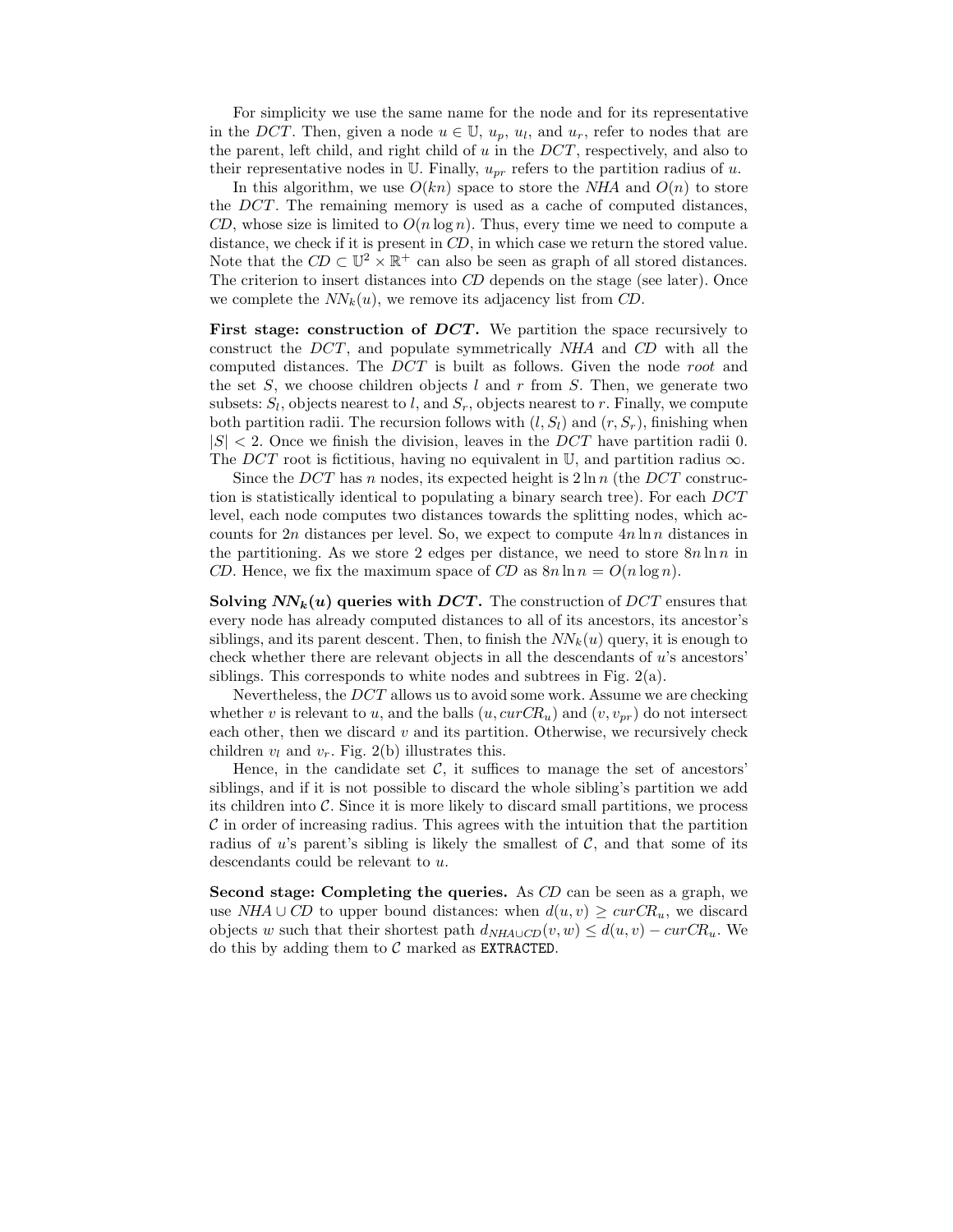

Fig. 2. Using the DCT to solve  $NN_k(q)$  queries. In 2(a), u has been compared with all black nodes and all the descent of its parent. To finish the query, we just process white nodes and subtrees. In 2(b), as  $d(u, v) \leq curCR_u + v_{pr}$  the partition of v intersects the ball  $(u, \text{curCR}_u)$ , so we recursively check children  $v_l$  and  $v_r$ . As  $v_r$ 's partition does not intersect the ball  $(u, curCR_u)$ , we discard  $v_r$  and its partition. However, we continue the checking on  $v_i$ 's partition as it intersects the ball  $(u, curCR_u)$ .

In this stage, if we have available space in CD, we cache all the computed distances small enough so as to get into their respective queues in NHA, since these distances can be used in future symmetric queries. Note that adding distances to CD without considering the space limitation could increase its size beyond control, as it is shown by the following average case analysis. With probability  $\frac{n-k}{n}$ , a random distance is greater than the k-th shortest one (thus, not stored), and with probability  $\frac{k}{n}$  it is lower, then it is stored in CD using one cell. The base case uses  $k$  cells for the first distances. Then, the recurrence for the average case of edge insertions for each  $NHA_u$  is:  $T(n,k) = T(n-1,k) + \frac{k}{n}, T(k,k) = k$ . We obtain  $T(n,k) = k(H_n - H_k + 1) = O(k \log \frac{n}{k})$ . As we have *n* priority queues, if we do not consider the limitation, we could use  $O(nk \log \frac{n}{k})$  memory cells, which can be an unpractical memory requirement.

Finally, we combine all of these ideas to complete the  $NN_k(u)$  queries for all nodes in U. We begin by creating the priority queue COH. Then, for each node u picked from COH we do the following. We add the edges of  $NHA_u$  to  $CD_u$ , where  $CD_u$  refers to the adjacency list of u in CD. (Due to the size limitation it is likely that some of the u's current neighbors do not belong  $CD_u$ .) Then, we compute shortest paths from all u's ancestors discarding as many objects as we can. Then, we finish the query  $NN_k(u)$ , and finally delete  $CD_u$ .

To finish the query  $NN_k(u)$ , we start adding all u's ancestors to C. Later, we take objects c from  $\mathcal C$  in increasing  $c_{pr}$  order, and process c according one of the following rules:

- 1. If c was already marked as **EXTRACTED**, we add its children  $\{c_l, c_r\}$  to  $C$ ;
- 2. If "U is fixed" applies for c and u, and  $d(u, c) \notin CD$ , we add  $\{c_l, c_r\}$  to C; or
- 3. If we have  $d(u, c)$  stored in CD, we retrieve it, else we compute it and use "d is symmetric". Then, if  $d(u, c) < curCR_u + c_{pr}$ , we have region intersection, so we add  $\{c_l, c_r\}$  to C. Next, we use NHA ∪ CD as a graph computing shortest paths from  $c$  to discard as many object as we can.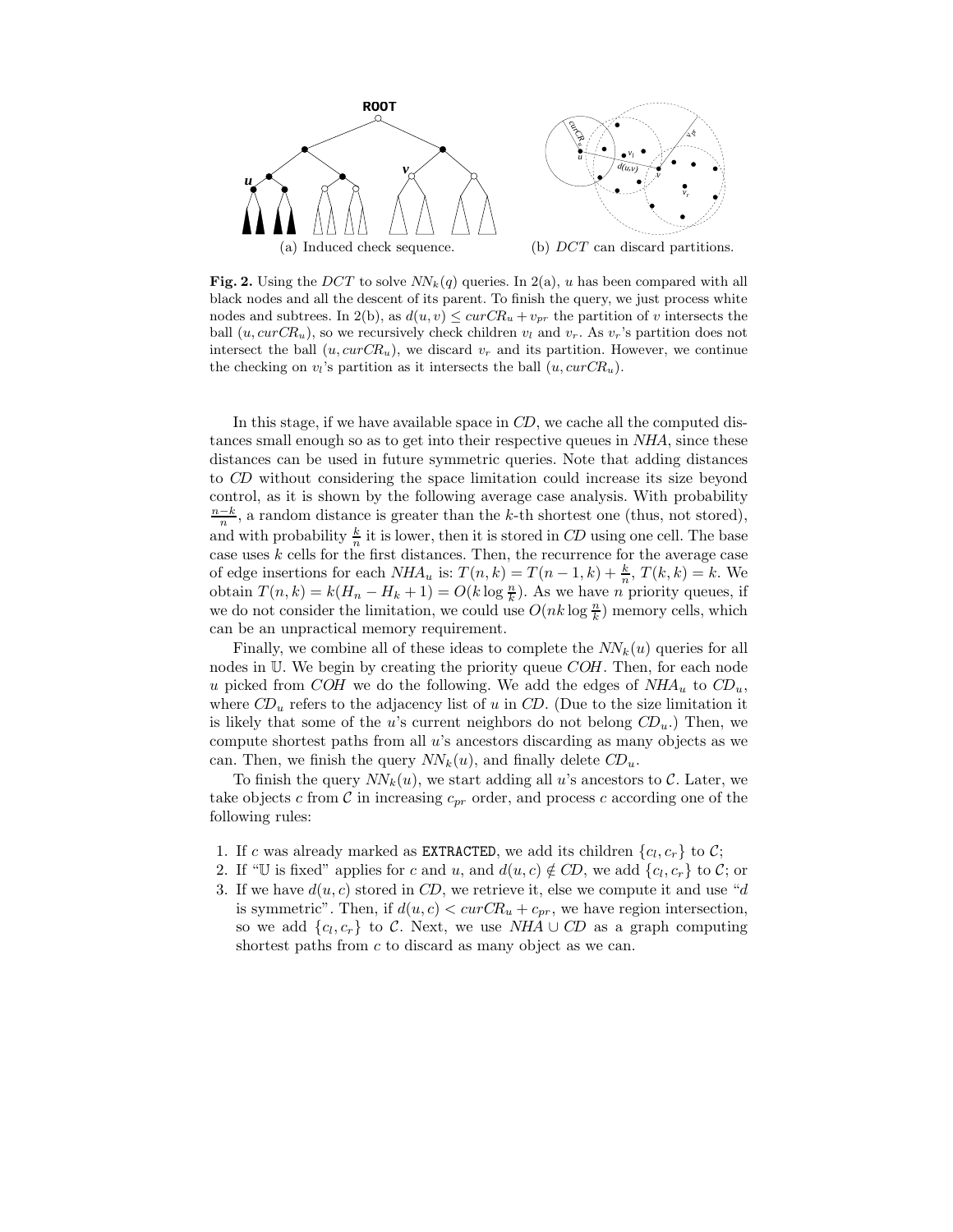#### 2.4 Pivot-based algorithm

Pivot-based algorithms have good performance in low dimensional spaces, but worsen quickly as the dimension grows. However, our methodology compensates this failure in medium and high dimensions. In this algorithm we use  $O(kn)$ space in  $NHA$  and  $O(n \log n)$  space to store the pivot index.

First stage: construction of the pivot index. We select at random a set of pivots  $\mathcal{P} = \{p_1, \ldots, p_{|\mathcal{P}|}\}\subseteq \mathbb{U}$ , and store a table of  $|\mathcal{P}|n$  distances  $d(p_i, u)$ ,  $j \in \mathcal{P}$  $\{1,\ldots,|\mathcal{P}|\}, u \in \mathbb{U}$ . We give the same space in bytes to the table as that of the cache of distances and the division control tree of the recursive based algorithm. Then, in our implementation we use  $|\mathcal{P}| = 12 \ln n + 2.5 = O(\log n)$ .

Solving  $NN_k(u)$  queries with the pivot table. To perform a range-optimal query for u we use  $\mathcal C$  as an array to store maximum lower bounds of distances from u to other objects. Because of the triangle inequality, for each  $v \in \mathbb{U}$  and  $p \in \mathcal{P}$ ,  $|d(v, p)-d(u, p)|$  is a lower bound of  $d(u, v)$ . Let  $\mathcal{C}_v = \max_{p \in \mathcal{P}} \{|d(v, p)-d(u, p)|\}.$ So, we can discard non-relevant objects v such that  $\mathcal{C}_v \geq \text{curCR}_u$ .

Then, we store C values in a priority queue  $SortC = \{(v, C_v), v \in \mathbb{U} - (\mathcal{P} \cup$  $NHA_u \cup \{u\}\$ . For each object v picked from SortC by ascending  $\mathcal{C}_v$ , we check if  $\mathcal{C}_v < \text{curCR}_u$ . In such case, when "U is fixed" applies for u and v we avoid the distance computation and process the next node, else we compute the distance  $d_{uv} = d(u, v)$ . So, if  $d_{uv} < curCR_u$  we add v to  $NHA_u$  (this could reduce  $curCR_u$ ). Also, using " d is symmetric" we can refine  $NHA_v$  and consequently update  $v$  in COH. Finally, we use  $NHA$  as a graph computing shortest path from v to extract from SortC as many object as we can. Each  $NN_k(u)$  query finishes when we reach a node v such that  $\mathcal{C}_v \geq \text{curCR}_u$ , or  $\text{SortC}$  gets empty.

Second stage: Completing the queries. Since pivots  $p \in \mathcal{P}$  compute distances towards all objects, once we compute the table, they have already solved their k-nearest neighbors. So, we only have to complete  $n - |\mathcal{P}|$  range-optimal queries for objects  $u \in \mathbb{U} - \mathcal{P}$ . Notice that because of the symmetry of d, these objects already have candidates in their respective queues in NHA.

# 3 Experimental results

We have tested our algorithms on synthetic and real-world metric spaces. The first synthetic set is formed by 65,536 points uniformly distributed in the metric space  $([0, 1]^D, L_2)$  (the unitary real D-dimensional cube with Euclidean distance). This space allows us to measure the effect of the space dimension D on our algorithms. The second set is formed by 65,536 points in a 20-dimensional space with Gaussian distribution forming 256 clusters randomly placed in  $([0, 1]^{20}, L_2)$ . We consider three standard deviations to make more crisp or more fuzzy clusters ( $\sigma = 0.1, 0.2, 0.3$ ). Of course, we have not used the fact that vectors have coordinates, but have treated them as abstract objects.

The first real-world set is the string metric space under the edit distance, a discrete function that measures the minimum number of character insertions,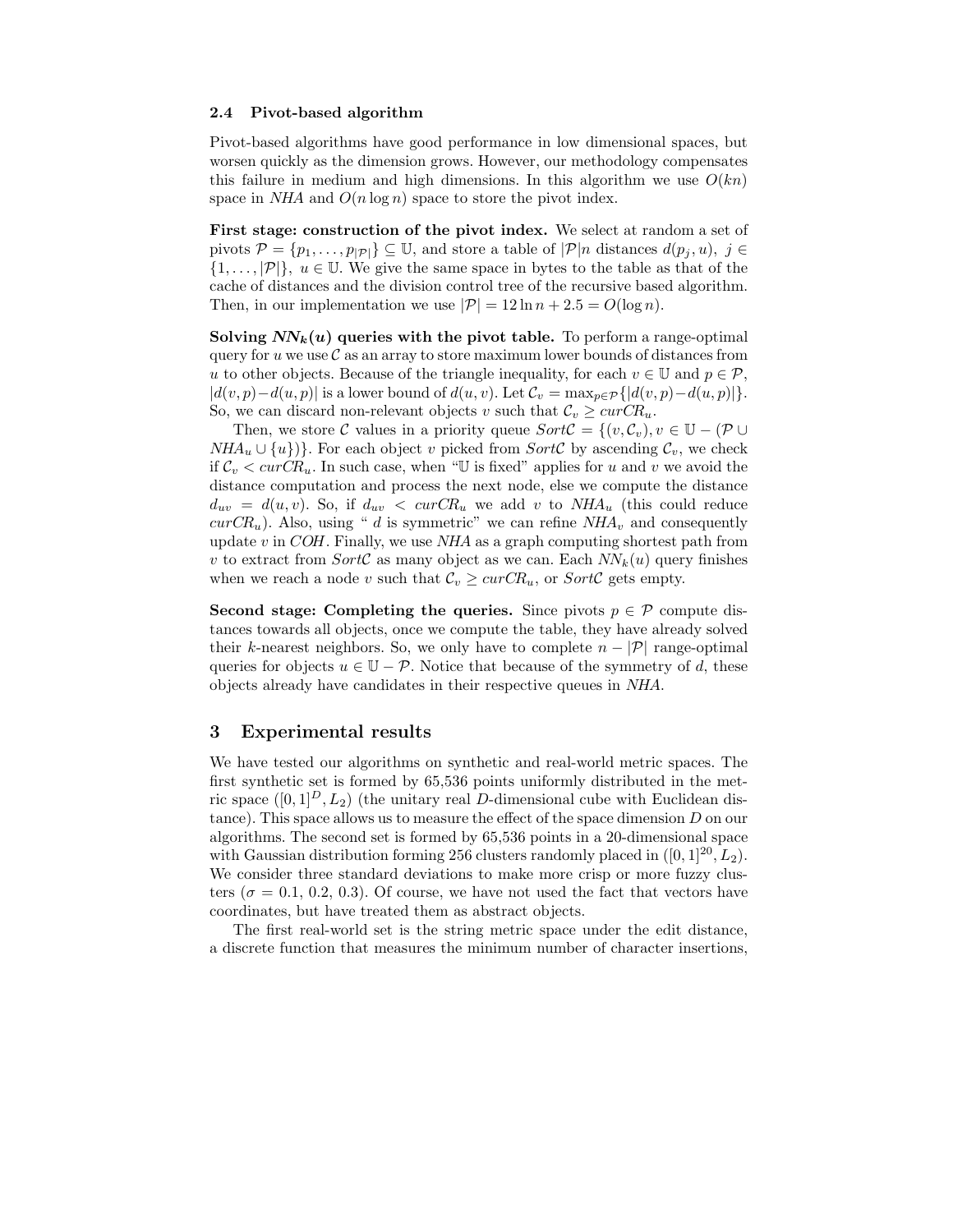deletions and replacements needed to make the strings equal. We index a random subset of 65,536 words taken from an English dictionary. The second set is the document space under the cosine distance, a function that measures the angle between two documents when they are represented as vectors in a highdimensional vector model. We index a random subset of 1,215 English documents taken from the TREC-3 collection.

Experiments were run on an Intel Pentium IV of 2 GHz and 512 MB of RAM. We measure distance evaluations and CPU time. For shortness we have called the basic knng construction algorithm KNNb, the recursive partition based algorithm KNNrp, and the pivot based algorithm KNNpiv. We are not aware of any published knng practical implementation for general metric spaces.

We summarize our experimental results in Fig. 3, where we show distance computations per element, and Table 1 for the least square fittings computed with R  $[21]$ . The dependence on k turns out to be so mild that we neglect k in the fittings, thus, costs have the form  $cn^{\alpha}$ . Even though in Table 1 we explicit the constant c, from now on, we only refer to the exponent  $\alpha$ .

Figs. 3(a), 3(b) and 3(c) show experimental results for  $\mathbb{R}^D$ . Fig. 3(c) shows that, as D grows, the performance of our algorithms degrade, phenomenon known as the *curse of dimensionality*. For instance, for  $D = 4$ , KNNpiv uses  $cn^{1.10}$  distance evaluations, but for  $D = 24$ , it is  $cn^{1.96}$  distance evaluations. Notice that a metric space with dimensionality  $D > 20$  is considered as intractable [8]. Fig. 3(a) shows that for all dimensions our algorithms are subquadratic in distance evaluations, instead of KNNb which is always  $cn^2$ . For low and medium dimensions ( $D \le 16$ ) ours have better performance than KNNb, being KNNpiv the best of ours. Moreover, for lower dimensions  $(D \le 8)$  ours are only slightly superlinear. Fig. 3(b) shows a sublinear dependence on k for all dimensions, however, KNNpiv is more sensitive to k than KNNrp. Also, the dependence on  $k$  diminishes as long as  $D$  grows, although it is always monotonically increasing on k. Finally, it is shown that for  $k \leq 4$ , our algorithms behave better than KNNb, even in high dimensional spaces (KNNpiv in  $D = 20$ ).

Figs. 3(e) and 3(f) show results in Gaussian space. For crisp clusters ( $\sigma = 0.1$ ) the performance of our algorithms improves significantly, even for high values of k. It is interesting to note that for  $k \leq 8$  our algorithms are more efficient than KNNb for the three variances. Again, KNNpiv has the best performance.

Figs.  $3(g)$  and  $3(h)$  show results for strings. The plots show that both KNNrp and KNNpiv are subquadratic for all  $k \in [2, 128]$ . For instance, for  $n = 65, 536$ , KNNrp costs 28%, and KNNpiv just 8%, of KNNb to build the 32nng.

Finally, Fig. 3(d) shows that our methodology save lots of work in the highdimensional document space. For instance, for  $n = 1,215$ , KNNrp costs 63%, and KNNpiv costs 67%, of KNNb to build the 8nng. These two last results show that our methodology is also practical in real-world situations.

All of these conclusions are confirmed in Table 1. We remark that in some practical conditions (vectors in  $[0, 1]^D$  with  $D \leq 8$  and  $k \leq 32$  and Gaussian vectors with  $\sigma = 0.01$  and  $k \le 8$ ), KNNpiv also has better performance than KNNb in CPU time. This is important since the Euclidean distance is very cheap to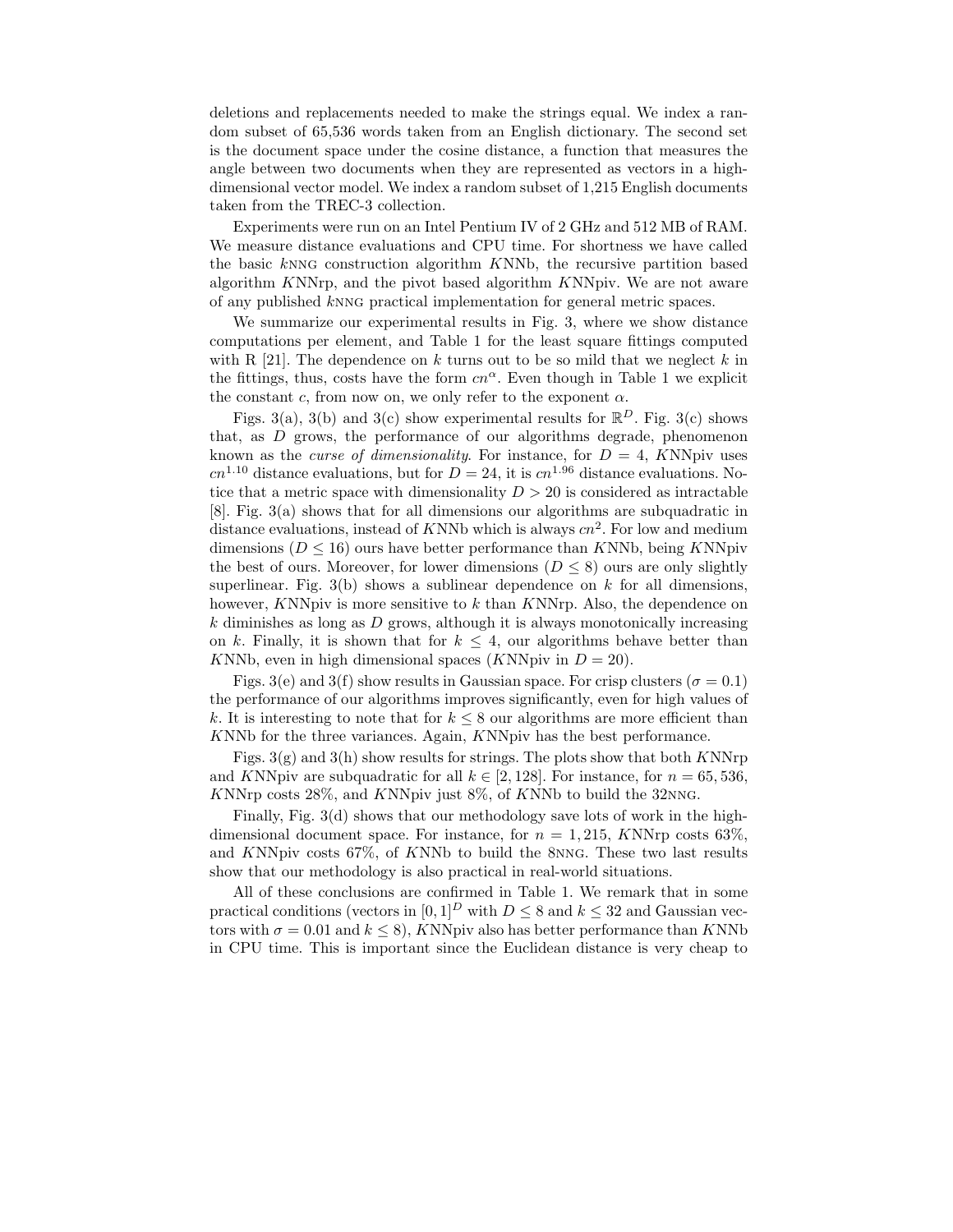

Fig. 3. Distance evaluations per node during knng construction. Fig.  $3(b)/3(f)$  follows the legend of Fig.  $3(a)/3(e)$ .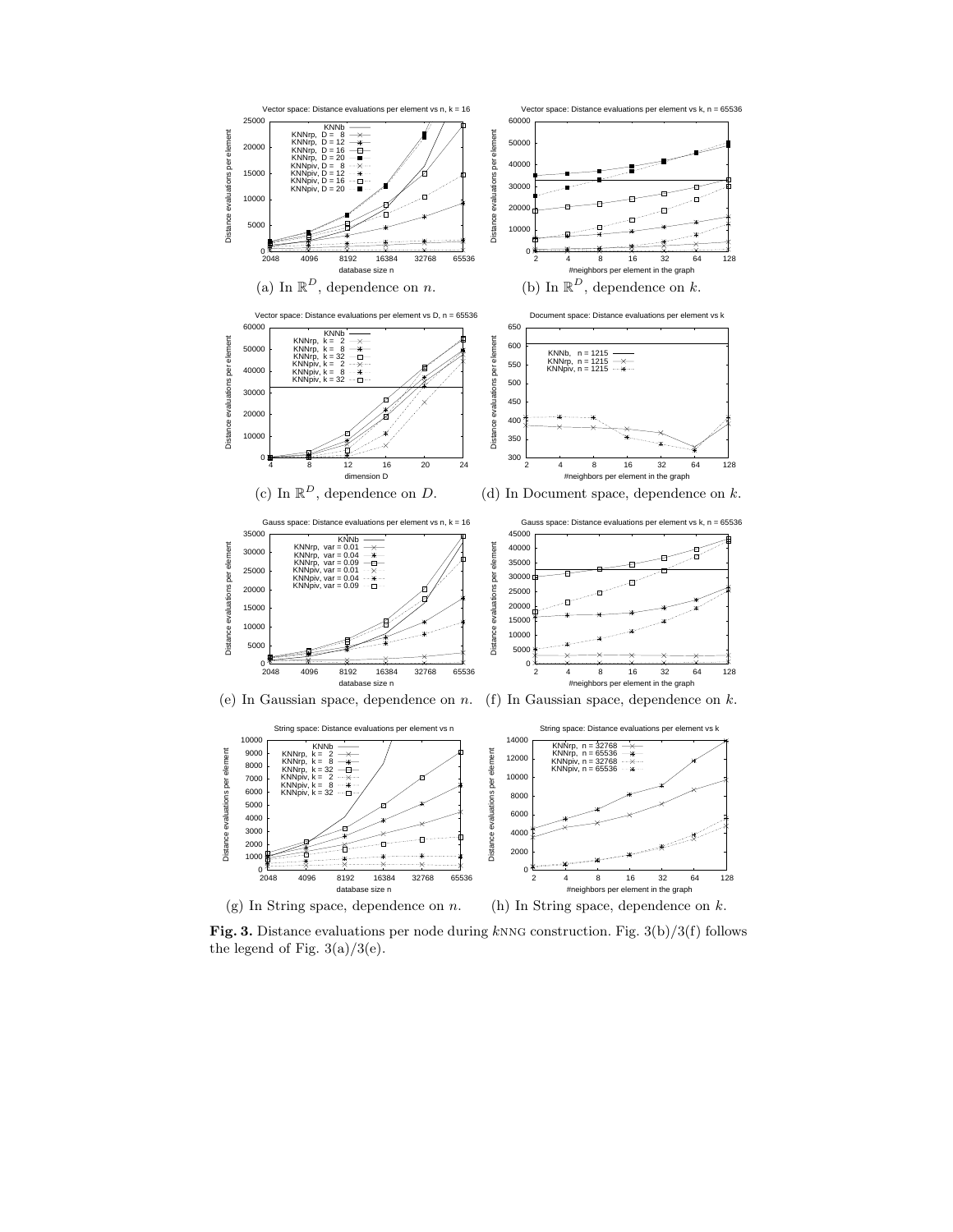| Space                   | KNNrp                    | KNNrp                     | KNNpiv                    | <b>KNNpiv</b>             |
|-------------------------|--------------------------|---------------------------|---------------------------|---------------------------|
|                         | Dist. evals.             | CPU time                  | Dist. evals.              | CPU time                  |
| $[0, 1]^{4}$            | $10.0n^{1.32}$           | $0.311n^{2.24}$           | $56.1n^{1.09}$            | $0.787n^{2.01}$           |
| $[0, 1]^{8}$            | $32.8n^{1.38}$           | $0.642n^{2.11}$           | $168n^{1.06}$             | $15.5n^{1.69}$            |
| $[0, 1]^{12}$           | $15.1n^{1.59}$           | $1.71n^{2.03}$            | $116n^{1.27}$             | $20.1n^{1.79}$            |
| $[0, 1]^{16}$           | $5.06n^{1.77}$           | $0.732n^{2.14}$           | $12.1n^{1.64}$            | $6.\overline{87n^{1.97}}$ |
| $[0, 1]^{20}$           | $2.32n^{1.88}$           | $0.546n^{2.18}$           | $2.48n^{1.87}$            | $2.77n^{2.10}$            |
| $[0, 1]^{24}$           | $1.34n^{1.96}$           | $0.656n^{2.16}$           | $1.\overline{23n^{1.96}}$ | $1.29n^{2.16}$            |
| $[0, 1]^{D}$            | $0.455e^{0.19D}n^{1.65}$ | $0.571e^{0.01D}n^{2.14}$  | $0.685e^{0.23D}n^{1.48}$  | $0.858e^{0.11D}n^{2.15}$  |
| Gaussian $\sigma=0.1$   | $74.7n^{1.33}$           | $1.1\overline{3n^{2.07}}$ | $1260n^{0.91}$            | $63.5n^{1.63}$            |
| Gaussian $\sigma = 0.2$ | $7.82n^{1.71}$           | $1.13n^{2.09}$            | $16.3n^{1.60}$            | $8.70n^{1.94}$            |
| Gaussian $\sigma = 0.3$ | $2.97n^{1.85}$           | $0.620n^{2.17}$           | $3.86n^{1.81}$            | $3.78n^{2.06}$            |
| String                  | $21.4n^{1.54}$           | $1.09n^{2.09}$            | $99.9n^{1.26}$            | $10.8n^{1.85}$            |
| Document                | $0.425n^{1.95}$          | $193n^{1.96}$             | $0.840n^{1.86}$           | $364n^{1.87}$             |

Table 1. KNNrp and KNNpiv least square fittings for distance evaluations and CPU time for all the metric spaces. CPU time measured in microseconds.

compute. Also, notice that when merging the fittings to consider the exponential effect on  $D$ , KNNrp and KNNpiv turn out to be clearly subquadratic.

Note that in the metric space context, superquadratic CPU time in side computations is not as important as a subquadratic number of computed distances. In fact, in the document space, KNNrp and KNNpiv perform better in CPU time that KNNb, showing that in practice the leading complexity (computing distances) is several orders of magnitude larger than other side computations such as traversing pointers or scanning the pivot table.

## 4 Conclusions

We have presented a general methodology to construct the  $k$ -nearest neighbor graph (knng) in general metric spaces. Based on our methodology we give two algorithms. The first is based on a recursive partitioning of the space  $(KNNrp)$ , and the second on the classic pivot technique (KNNpiv). Our methodology considers two stages: the first indexes the space, and the second completes the knng using the index and some metric and graph optimizations.

Experimental results confirm the practical efficiency of our approach in vectorial metric spaces of wide dimensional spectrum  $(D \leq 20)$ , and real-world metric spaces. For instance, in the string space, our algorithms achieve empirical CPU time of the form  $c_t n^{1.85}$ , and  $c_d n^{1.26}$  in distance computations; and in the high-dimensional document space, they reach empirical  $cn^{1.87}$  both in distance computations and CPU time. In low dimensional metric spaces, our algorithms behave even better. KNNpiv is in general better than KNNrp for small and moderate  $k$  values, yet KNNrp is less sensitive to larger  $k$  values or higher dimensional spaces.

Future work involves developing another knng constructing algorithm based on the list of clusters [7] so that we can also obtain good performance in higher dimensional metric spaces. We are also researching how to enhance the data structure to allow dynamic insertions/deletions in reasonable time, so as to maintain an up-to-date set of k-nearest neighbors for each element in the database.